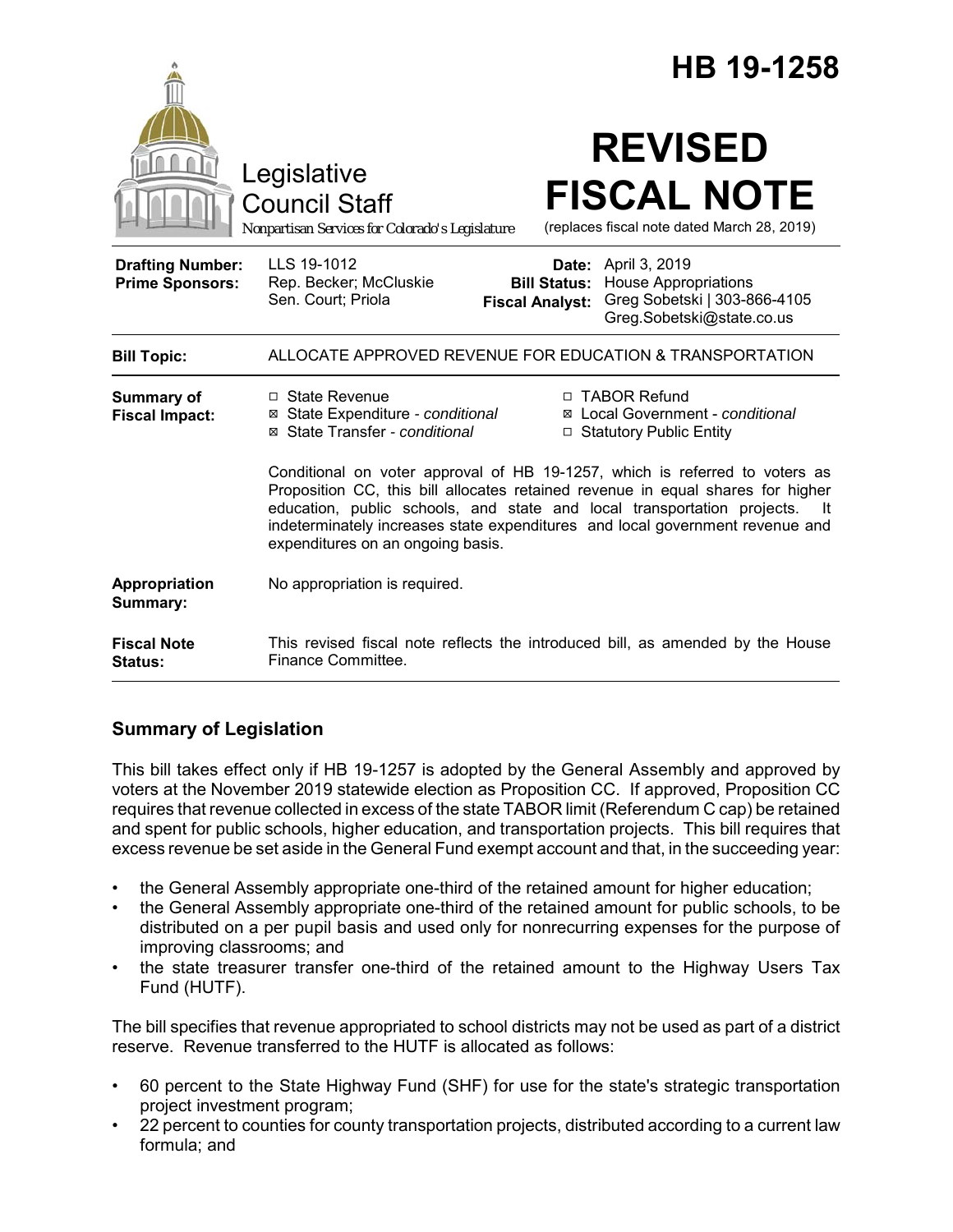April 3, 2019

• 18 percent to municipalities for municipal transportation projects, distributed according to a current law formula.

The bill applies to revenue retained for FY 2019-20 and subsequent years. Revenue must be appropriated or transferred in the immediate succeeding year. The Office of the State Controller in the Department of Personnel and Administration is required to report annually on the amount of retained revenue, and the Office of the State Auditor in the Legislative Branch is required to audit these reports.

### **Assumptions**

Under the March 2019 LCS forecast, the state is not expected to collect a TABOR surplus in either FY 2019-20 or FY 2020-21. A forecast of state revenue subject to TABOR is not available for years beyond FY 2020-21. If Proposition CC is approved by voters and the state collects revenue in excess of the TABOR limit in any of these years, this bill will direct allocations of revenue in the immediate succeeding fiscal year.

### **State Transfers**

The bill conditionally transfers one-third of all future revenue retained under Proposition CC. Revenue is not expected to be retained in FY 2019-20 or FY 2020-21 under the March 2019 LCS forecast, and a forecast of state revenue subject to TABOR is not available beyond FY 2021-22. For these reasons, the bill is assessed as indeterminately increasing future transfers to the HUTF for state and local transportation projects.

### **State Expenditures**

**Public schools, higher education, and transportation.** The bill conditionally increases state expenditures for P-12 education, higher education, and state and local transportation projects following the distribution formulas on page 1 of this fiscal note. Based on the March 2019 LCS forecast, the bill is not expected to increase state expenditures in FY 2020-21 or FY 2021-22. The bill increases future year state expenditures by an indeterminate amount on an ongoing basis.

**Reporting.** The bill requires that revenue retained under Proposition CC be reported by the Office of the State Controller in the Department of Personnel, and audited by the Office of the State Auditor in the Legislative Branch. Similar reporting requirements already exist for revenue retained under Referendum C, and additional reporting required under the bill can be accomplished within existing appropriations.

### **Local Government**

The bill conditionally increases local government revenue to school districts and for transportation projects by an indeterminate amount on an ongoing basis.

**Counties and municipalities.** The bill conditionally and indeterminately increases future HUTF distributions to counties and municipalities. These distributions are subject to the same transportation project use requirements as for other HUTF distributions under current law.